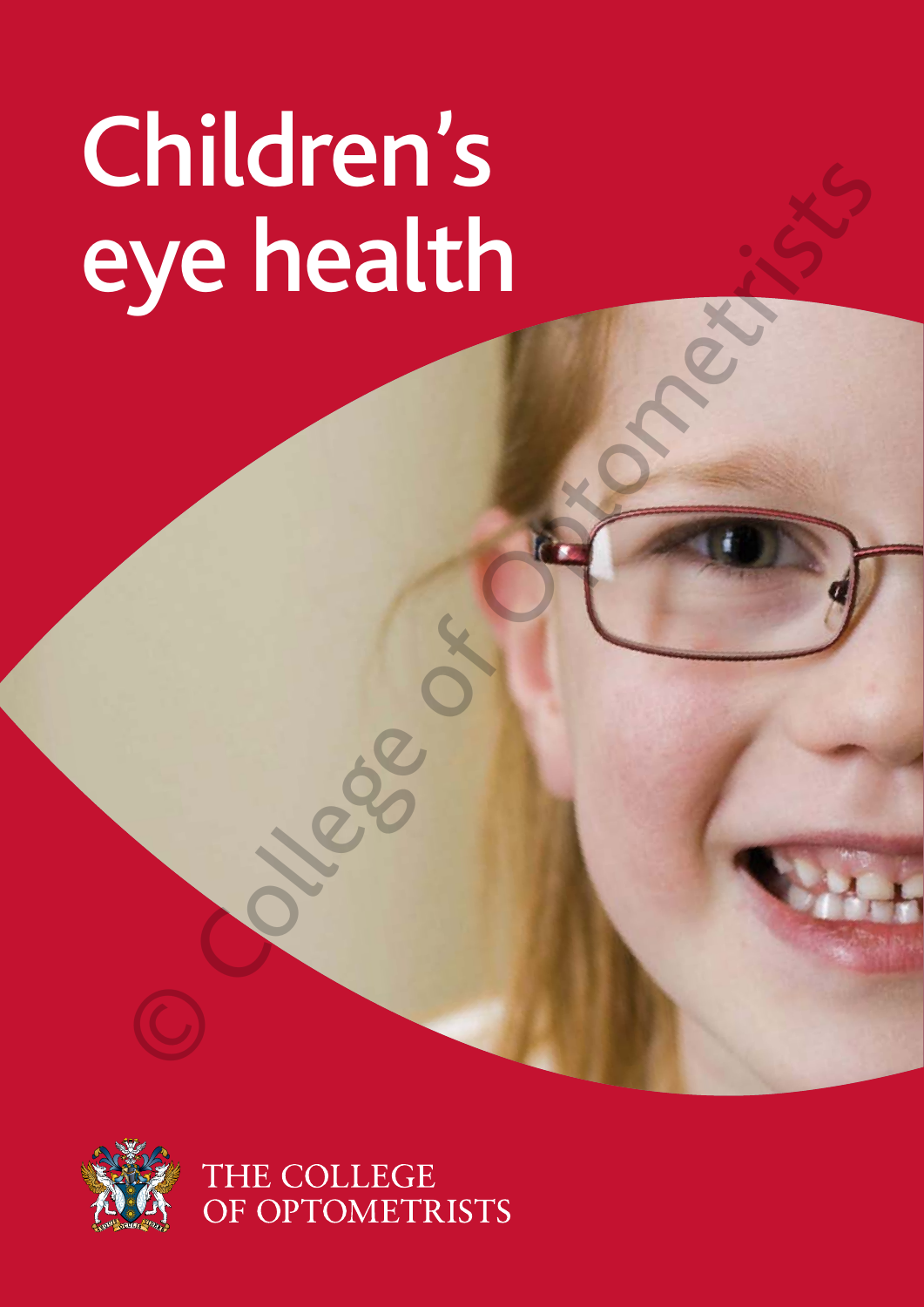## **Overview**

#### Most children have excellent sight and do not need to wear glasses.

Some children may have vision screening done at school (between the ages of four and five). However, the earlier any problems are picked up the better the outcome. If there are problems and they are not picked up at an early age, the child may have permanently reduced vision in one or both eyes. If you have any concerns about your child's eyes, or if there is a history of squint or lazy eye in the family, do not wait for the vision screening at school. Take your child to a local optometrist for a sight test. This is free under the NHS for children under 16. St children have excellent sight and do not need to<br>
ar glasses.<br>
ar glasses.<br>
ar glasses.<br>
ar difve). However, the eatier any problems are picked up the better<br>
buttome. If there are problems and they are not picked up at

Your child does not have to be able to read or talk to have a sight test.

If you have any concerns about the health of your eyes, please visit your local optometrist. Optometrists are the eye health specialists on the high street. An eye examination is a vital health check and should be part of everyone's normal health care.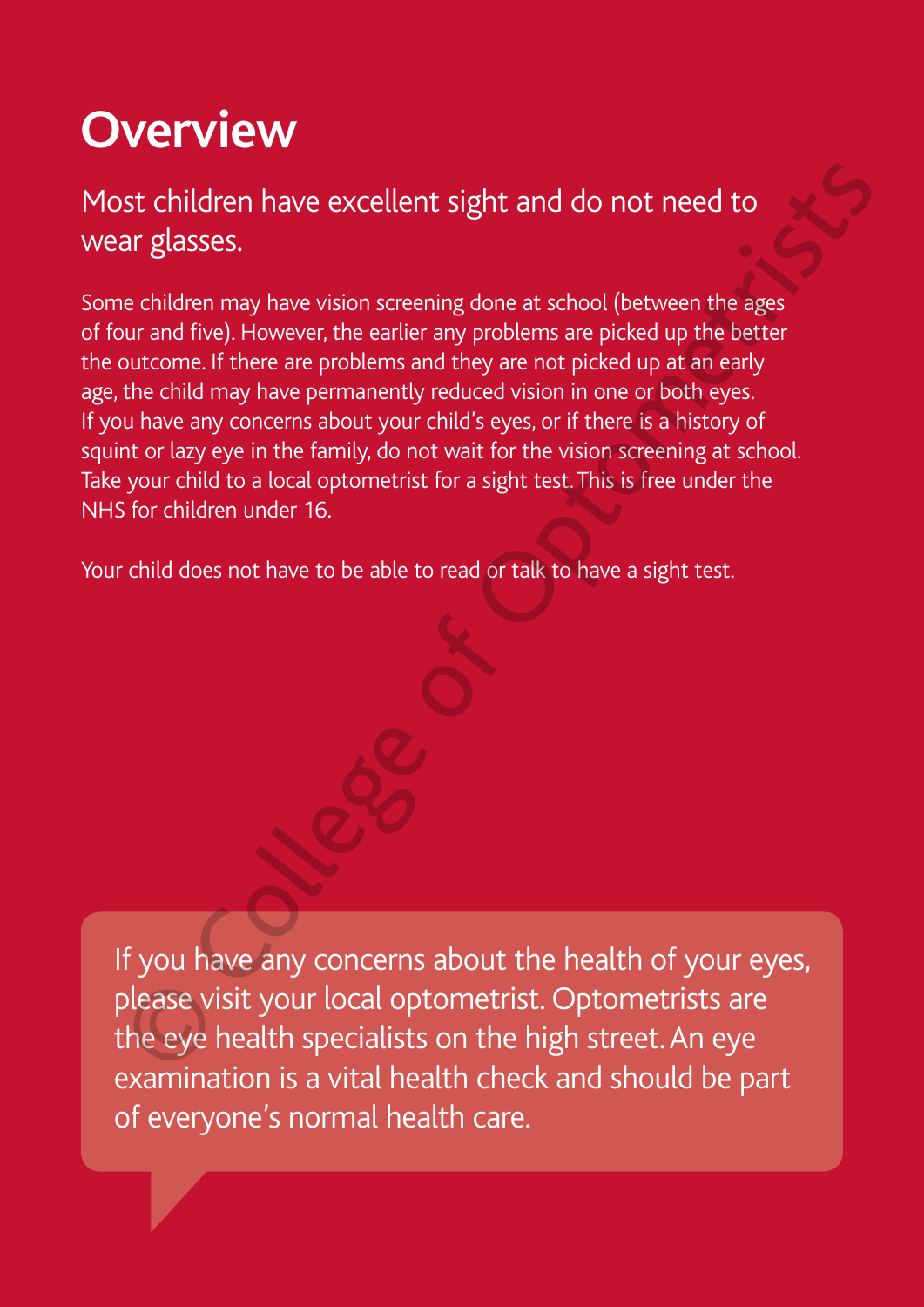## Most children have excellent childr<br>have<br>excell<br>sight.

#### **Babies**

Babies can see when they are born, but their eyes don't always focus accurately. A baby's eyes may squint sometimes (they may not always line up with each other), but if their eyes always seem to squint, this should be investigated. Their eyes develop gradually, and after about six weeks they should be able to follow something colourful or interesting with their eyes.

An easy test you can do at home when a baby is over six weeks old is to see if your baby's eyes follow you around a room. If they don't seem to be able to focus on you properly – for example, if they can't follow you and recognise your facial gestures, or if their eyes wander when they are looking at you – it could suggest a problem. You can also try covering each of the baby's eyes in turn. If they object to having one eye covered more than the other, they may have problems seeing out of one eye. As they get older, you can start to point out objects both close up and far away. If they struggle to see the objects, contact an optometrist for advice. **Example 10**<br> **Example 10**<br> **Examples focus accurately.** A baby's gest may saquit<br>
sometimes (they may not always use up with each other),<br>
but if their eyes always seem to squint, this should be<br> **CCLIENT**<br>
investigated.

#### **Long- and short-sightedness**

The light coming into the eye needs to be focused on the back of the eye (the retina) for you to see clearly. Some people have eyes that are too short, which means the light focuses behind the retina (they are long-sighted). This means that they have to focus more than they should do, particularly on things that are close up. Other people have eyes which are too long, so the light focuses in front of the retina (they are short-sighted). This means that they cannot see things clearly if they are far away from them (such as the TV or board at school). Both conditions can run in families and both are easily treated with glasses.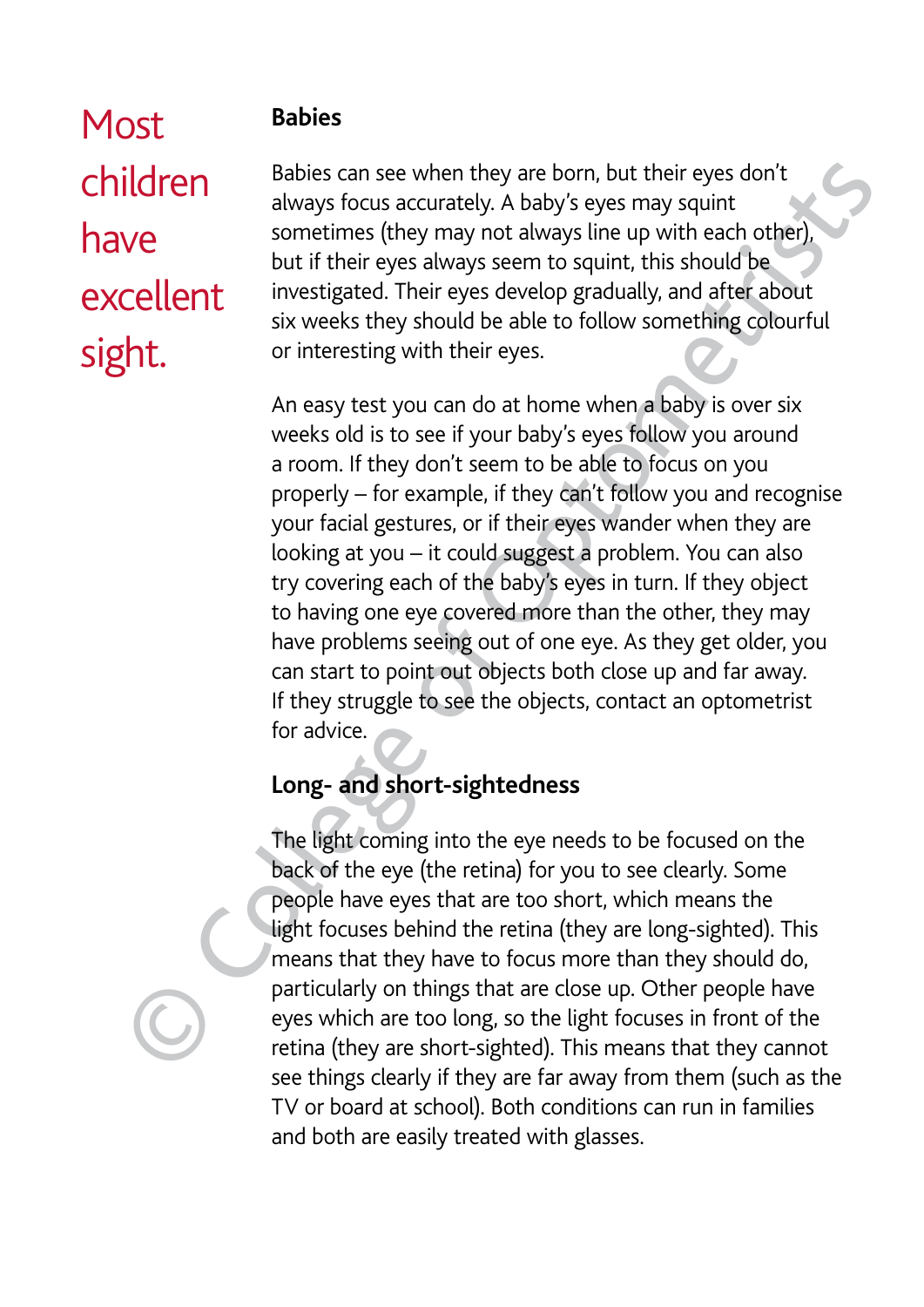#### **Astigmatism**

If your eye is shaped more like a rugby ball than a football, light rays are focused on more than one place in the eye, so you don't have one clear image. This may make it hard to tell 'N' from 'H', for instance. Glasses which correct this may make a child feel strange at first, although their vision with the glasses will be clear. Astigmatism often occurs together with either longor short-sight and glasses are used to make the focus clear.

#### **Lazy eye and squint**

About 2-3% of all children have a lazy eye, clinically known as 'amblyopia'. This may be because they have one eye that is much more short- or longsighted than the other, or they may have a squint (where the eyes are not looking in the same direction). If you notice your child appears to have a squint after they are six weeks old, you should have their eyes tested by an optometrist as soon as possible.

The sooner the child is treated, the more likely they are to have good vision. It is more difficult to treat a lazy eye if the eyesight has finished developing (usually around the age of seven), although it may still be possible to significantly improve the vision in the weaker eye.

The NHS recommends that all children should have vision screening during their first year at school. This is not a full eye examination but is an important way to identify reduced vision at an early age. The screening test is done in school, usually by a school nurse, and is important because many children will not realise that they have a lazy eye, and parents may not be able to see it. If your child misses the school screening for any reason, you should take them to your local optometrist for a sight test (paid for by the NHS). If your eye is shaped more like a rugby ball than a football, light rays are<br>
focused on more than one place in the eye, so you don't have one clear<br>
formered this may make it hard to tell 'N' from 'H', for instance. Glass

Don't expect your child to tell you if there is a problem. Children assume that the way they see is normal – they will not have known anything different.

The treatment will depend on what is causing the lazy eye.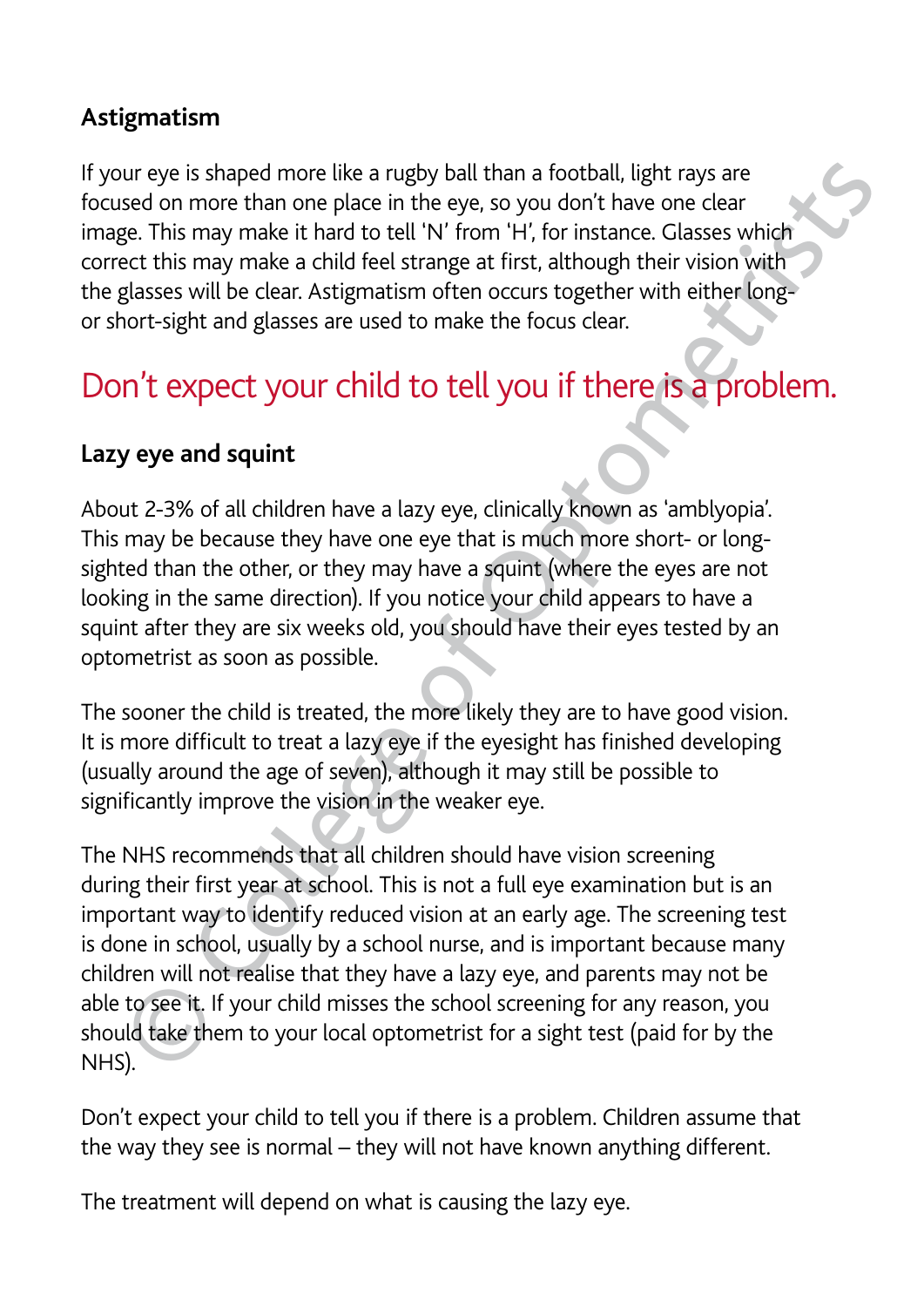- • If it is simply because the child needs glasses, the optometrist will prescribe these to correct sight problems.
- If the child has a squint, this may be fully or partially corrected with glasses. However, some children may need an operation to straighten the eyes, which can take place as early as a few months of age.
- If the child has a lazy eye, eye drops or patching the other eye can help to encourage them to use the lazy eye to make it see better.

Whether a child needs glasses or not is because of the shape and size of their eyes. Wearing glasses will not change their eye shape, and will not make your child's eyes worse. If your child has a lazy eye, wearing glasses may make their sight permanently improve. Your optometrist will tell you how often and when your child should wear their glasses. the child has a squint, this may be fully or partially corrected with glasses,<br>owever, some children may need an operation to straighten the eyes, which can<br>ke place as early as a few months of age.<br>the child has a lazy ey

#### **Which children should be tested?**

#### **You should make sure your child has a full eye examination if:**

- your child has special needs children with special needs often have eye problems
- there is a history of a squint or lazy eye in your child's family
- people in the family needed to wear glasses when they were young children.

#### **Signs to look out for:**

- $\cdot$  one eye turns in or out this may be easier to spot when the child is tired
- they rub their eyes a lot (except when they are tired, which is normal)
- they have watery eyes
- they are clumsy or have poor hand and eye co-ordination
- your child avoids reading, writing or drawing
- they screw up their eyes or frown when they read or watch TV
- they sit very close to the TV, or hold books or objects close to their face
- they have behaviour or concentration problems at school
- they don't do as well as they should at school
- they complain about blurred or double vision, or they have unexplained headaches.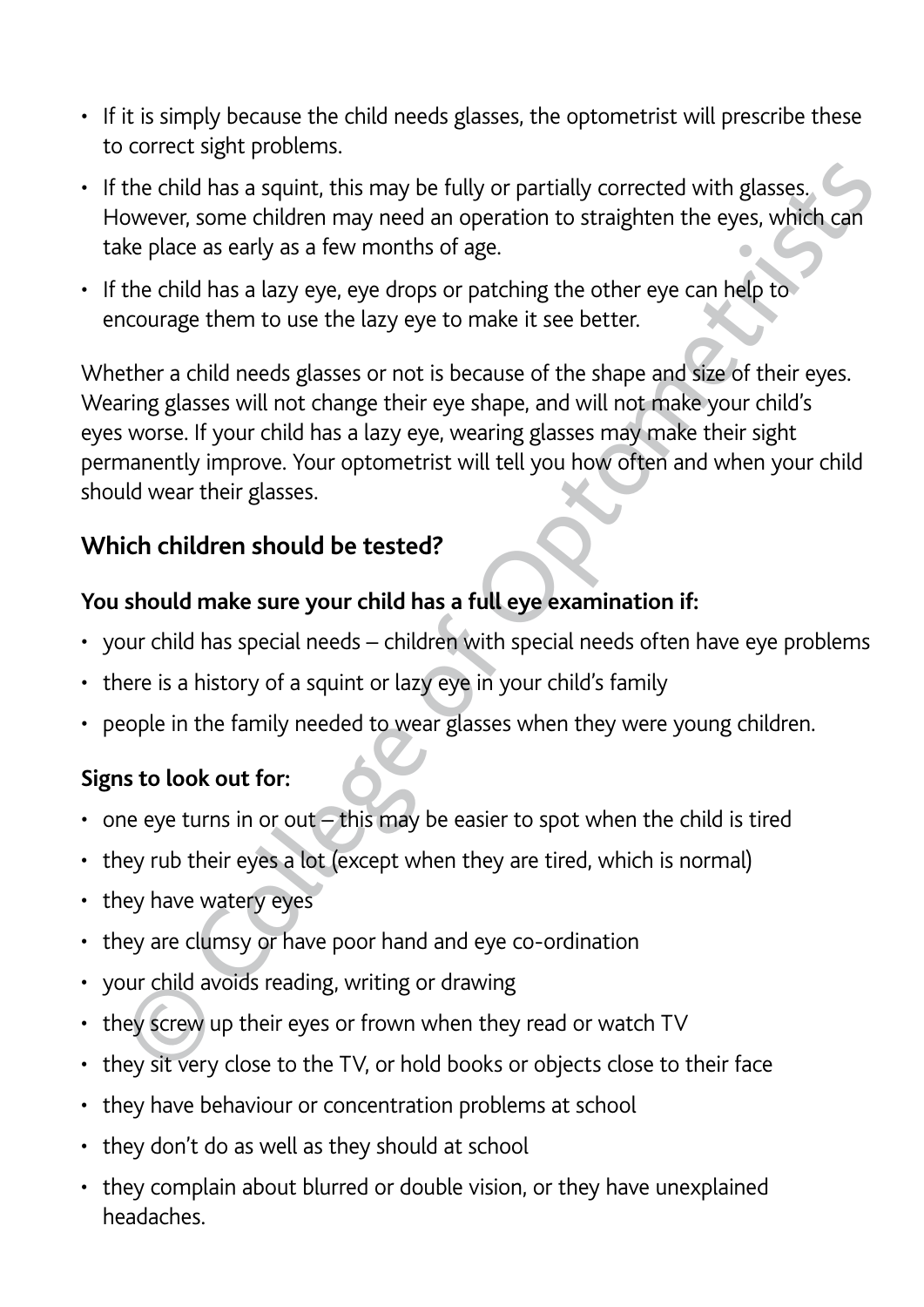Simple treatments like wearing glasses or wearing a patch for a while could be all that your child needs. The earlier that eye problems are picked up, the better the outcome will be.

If flash photographs of your child show a white colour in their pupil, or red eye in only one eye, not both, when they are looking straight at the camera, you should ask your optometrist for more information. These could be signs of a very rare but serious condition.

#### **Colour blindness**

Around one in 12 men and one in 200 women has some sort of problem with their colour vision. If you suspect that your child has a colour-vision problem, or if there is a family history of colour-vision problems, ask your optometrist about it. There is no cure, but you can tell your child's teachers, so that they use colours appropriately.

#### **Protect your child's eyes from the sun**

Some studies suggest that exposure to high levels of sunlight throughout your life may increase your risk of developing cataracts and AMD (age-related macular degeneration), although this has not been proven for AMD. Because children tend to spend a lot of time outside, it's important to protect your child's eyes in the sun. Make sure your child's sunglasses have UV protection and carry the British Standard (BS EN ISO 12312-1:2013) or CE mark. You can also protect your child's eyes by making sure they wear a hat with a brim or a sun visor in bright sunlight. eye problems are picked up, the better the<br>
eartlier any<br>
Some will be.<br>
She photographs of your child show a white colour<br>
every prior delight at the camera, you should ask<br>
are looking straight at the camera, you should

However, scientific studies have shown that children who spend time outdoors are less likely to be short-sighted, so don't stop your child exercising outdoors – just make sure their eyes are properly protected.

The earlier any problems are picked up, the better the outcome. **Wearing** glasses will not make your child's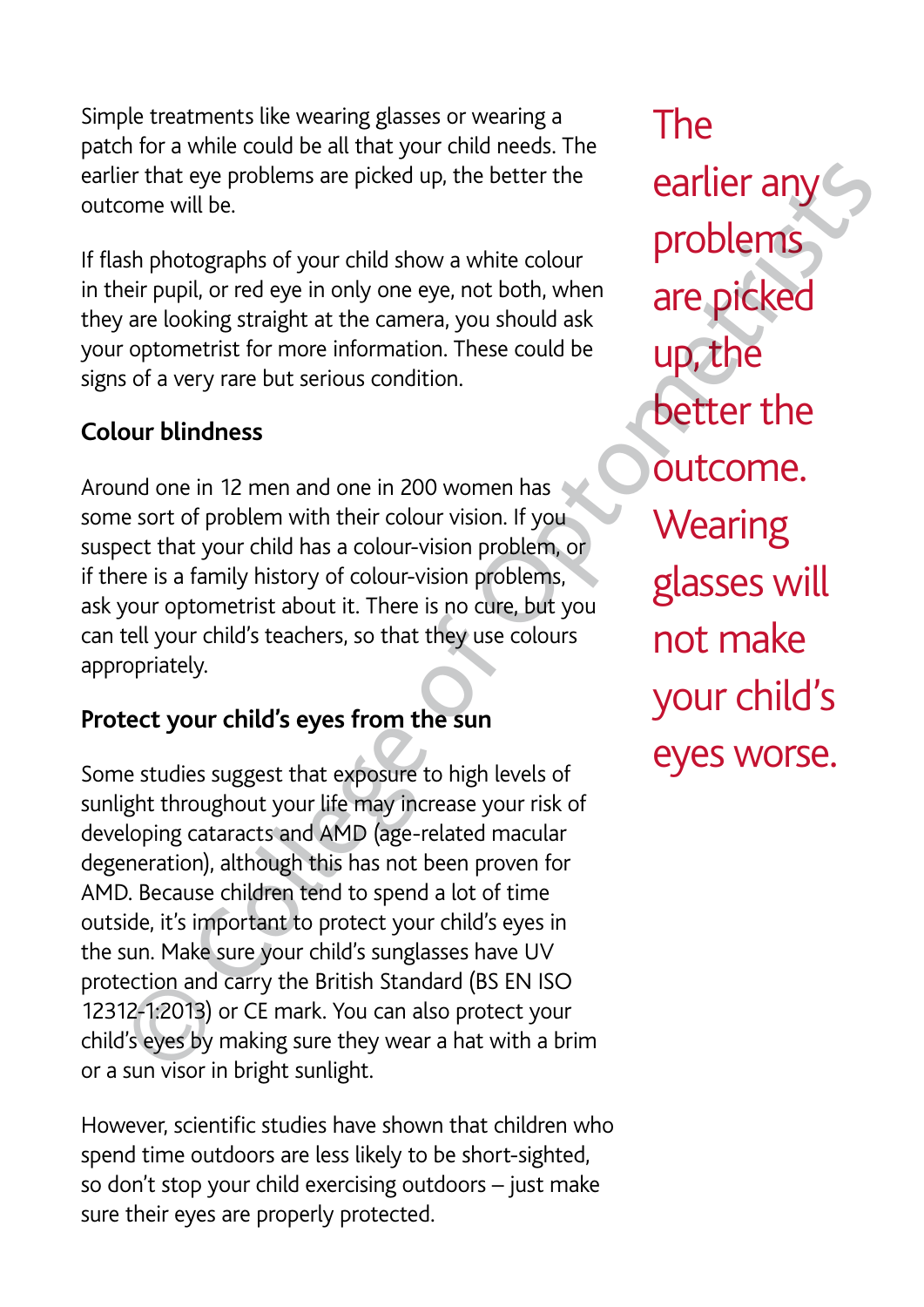### **How much do eye examinations cost?**

The NHS pays for sight tests for children under 16 years of age, and those aged 16 to 18 in full-time education. If your child needs glasses, the NHS will give you a voucher, which may cover the full cost of glasses, or you can put it towards the cost if you want more expensive glasses. You can take the voucher to any dispensing optician (person who sells prescription glasses). NHS pays for sight tests for children under 16 years of age, and those aged 16<br>
B in full-time education. If your child needs glasses, tor NHS will give you a<br>
b in full-time education. If your child needs glasses, to you

Children under 16 can only have their glasses dispensed by a registered optometrist, dispensing optician or a doctor. You can check if your optometrist or dispensing optician is registered with the General Optical Council (*www.optical.org*).

#### For more information, please talk to your local optometrist.

This leaflet is produced by the College of Optometrists, the professional, scientific and examining body for optometry in the UK. Our members use MCOptom or FCOptom after their name. Membership of the College shows their commitment to the very highest clinical, ethical and professional standards. Look for the letters MCOptom or FCOptom to see if your optometrist is a member.

#### Please visit *www.lookafteryoureyes.org* for more information.

This information should not replace advice that your optometrist or other relevant health professional would give you.